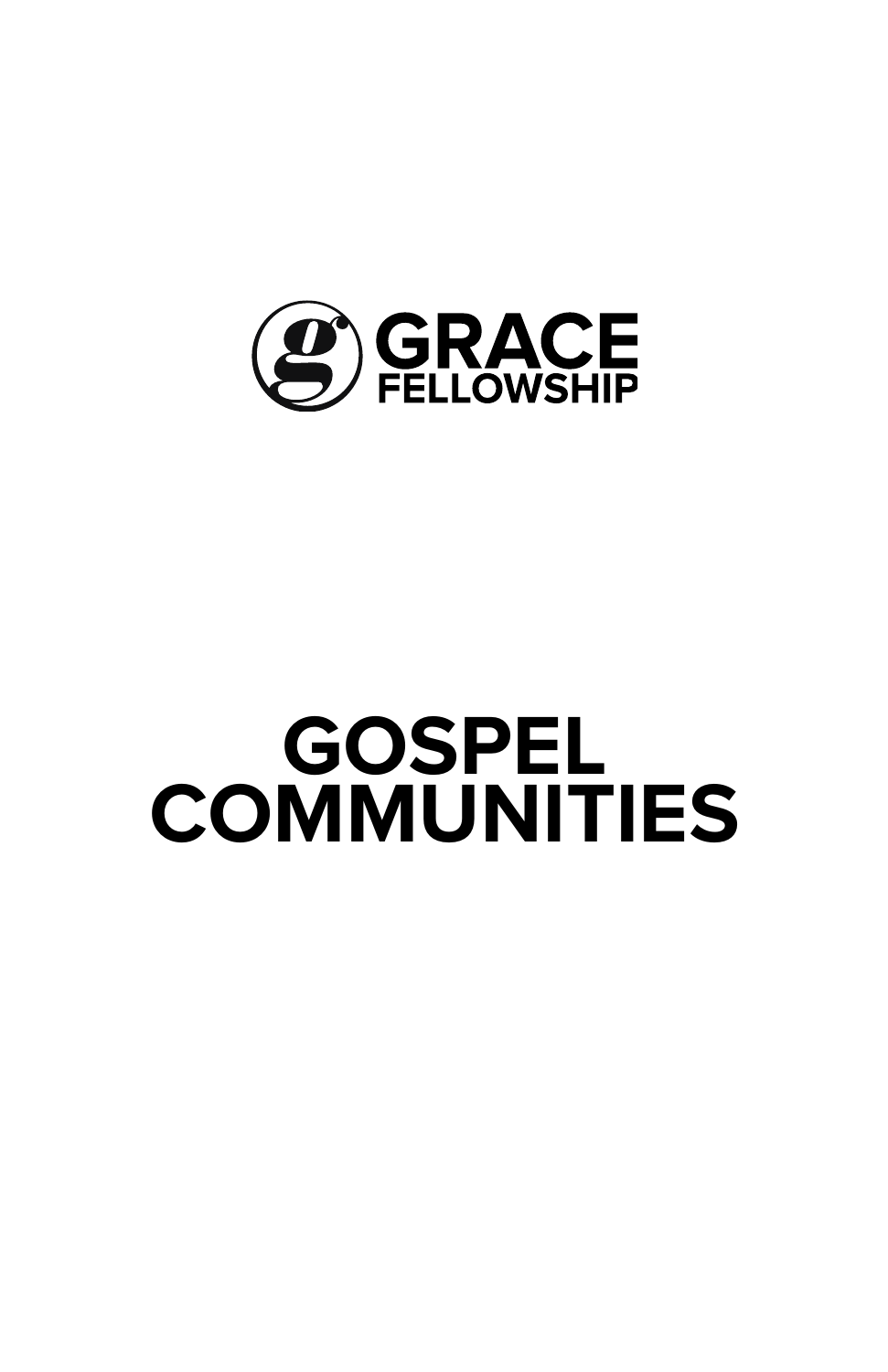## **Our Priority: The Gospel**

A practical statement of the gospel:

The gospel is that you are more sinful and flawed than you ever dared believe, yet more accepted and loved than you ever dared hope at the same time because Jesus Christ lived and died in your place.

Perhaps the best example of the use of the word gospel comes from Martin Lloyd Jones. He says that when a king went to war and lost, he would immediately send generals throughout the cities and villages to prepare the common people for war. Because the battle had been lost, the enemy would advance to take the people captive, and if anyone wanted to live they were going to need to fight for their lives. Their livelihood, their hope, their future was, essentially, in their own hands. On the other hand, Lloyd Jones says, when the king won a great victory on the front lines, he would send "gospelisers" or "good-news messengers" (literally, evangelists!) to proclaim the victory throughout the cities and villages of the Empire. These men were not generals telling the people to prepare for battle; rather, they were simply messengers, carrying a "gospel" message that the livelihood, hope, and future of the people had been secured on their behalf by the king, though they themselves had not lifted a finger!

Lloyd Jones says that every religion sends generals; in other words, every religion is a system of belief and practice that promises eternal blessing, nirvana, or enlightenment to the degree that you are willing to believe, obey, and perform. In religion, you are given a set of instructions, a list of practices, or a methodology of reform, and it is all up to you to make it happen.

Gospel Christianity, on the other hand, sends messengers – evangelists – who proclaim that the victory has already been won by the king on behalf of his people. Though the people themselves have not gone to battle, they reap the rewards of the king's risk, courage, and skill. Gospel Christianity is not advice, information,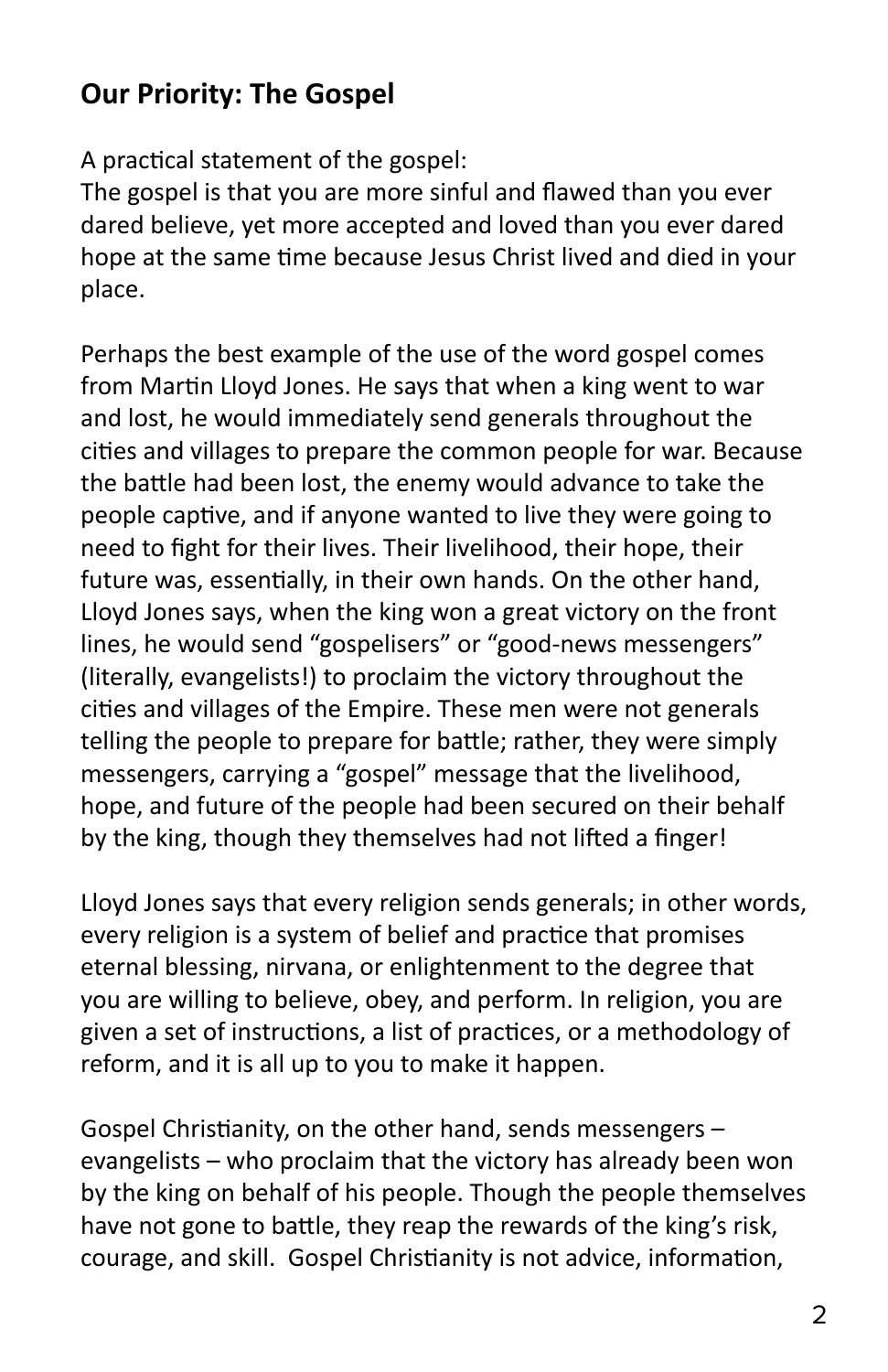or a set of practices or doctrines that you need to adhere to in order to earn eternal life. Gospel Christianity is the announcement of a victory won on your behalf by King Jesus, which you have only to receive, believe, and celebrate!

The gospel puts us into a community with a purpose to live for Jesus' mission. We are formed by the gospel and for the gospel.

The gospel needs to shape and inform all the areas of our lives.

As we focus on our purpose, we do not first ask the question, "What works best?" Instead, we ask, "How do we best display who God is and what He has done in and through Jesus Christ appropriately within the culture we are sent to?"

Our goal is not to convert people to our church. Our goal is to see them converted to Jesus through the gospel so that they can BE THE CHURCH on mission that truly declares and demonstrates the gospel in all of life.

The Gospel is not just about my individual happiness or God's plan for my life. It is about God's plan for the world. The gospel is not just the ABC of Christianity, but the A to Z. It is the way in which we are to live every day of our life. The reason why so many Christians fail to experience ongoing transformation is because they have forgotten what God has done for us in the Gospel (2 Peter 1:3-9).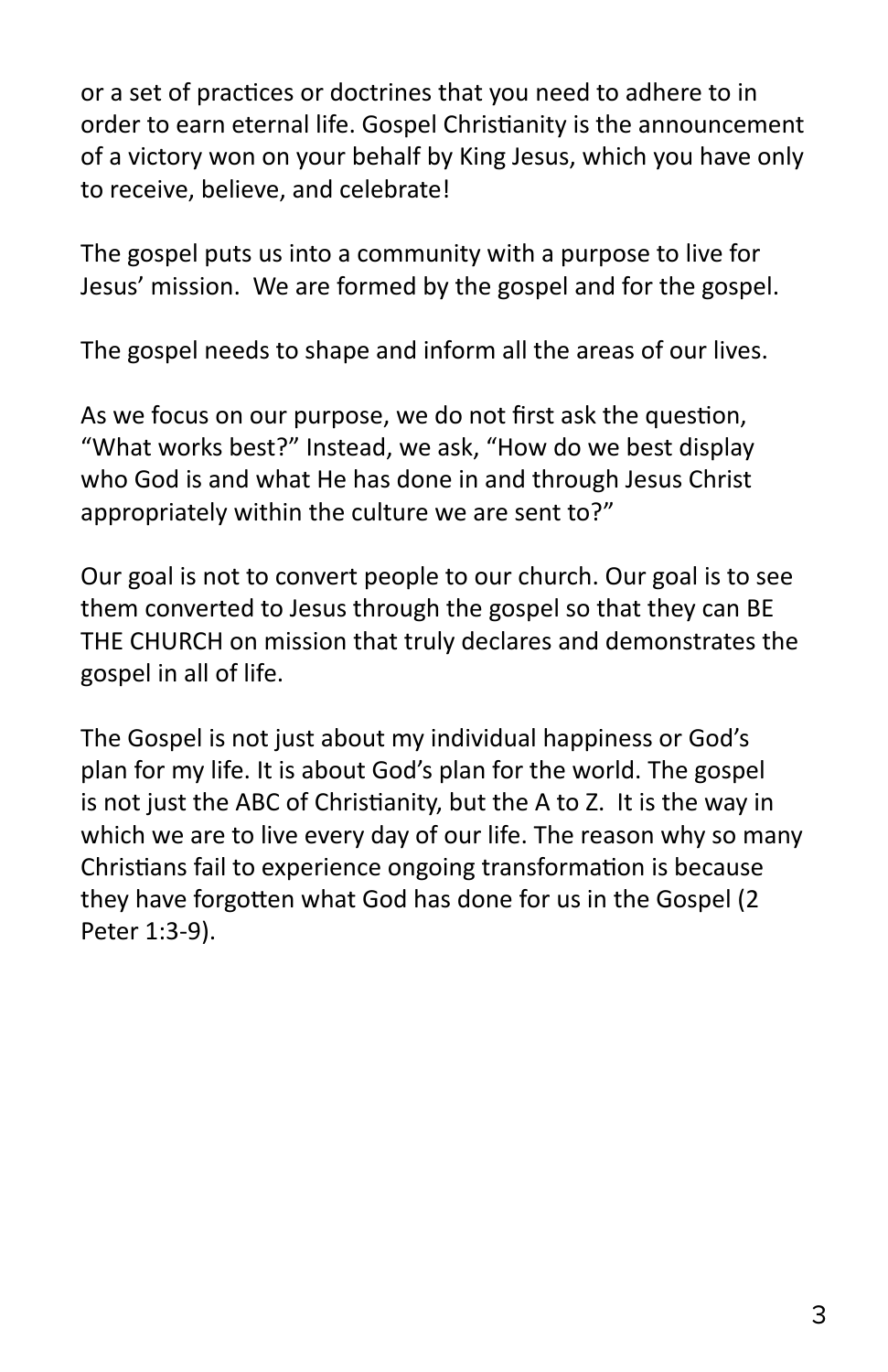## **Our Gospel Identity**

We don't go to Church. We are the Church. We want people to experience church as a network of relationships rather than a meeting you attend or a place you enter. We want our people to see church as an identity instead of a responsibility to be juggled alongside other commitments.

We have a new identity because of what He has accomplished and it is in light of what He has done for us and who we are in Christ that we do anything rightly. Our Sanctification comes out of our Justification. We live differently because of what he has done and who we are in Christ. Our doing comes out of our being.

The gospel is the center of everything we are and do, and could be summed up like this: Through the person and work of Jesus Christ, God fully accomplishes salvation for us, rescuing us from judgment for sin into joyful fellowship with him, and then restores the creation in which we can enjoy our new life together with him forever!

This radical reality has 4 specific implications for who we are as God's Church. Each of these implications flows directly from what God has done for us in the gospel. As Christians, we don't do anything to earn God's love, favor, blessing, or forgiveness; rather, God has given those things to us as a gift when he gave up his Son to pay the penalty for our sin and to heal the brokenness of the world caused by our sin.

As your read these 4 implications - what we call our Core Identities - take careful note of how each focuses first on what God has done, and then secondly on who we are as a result.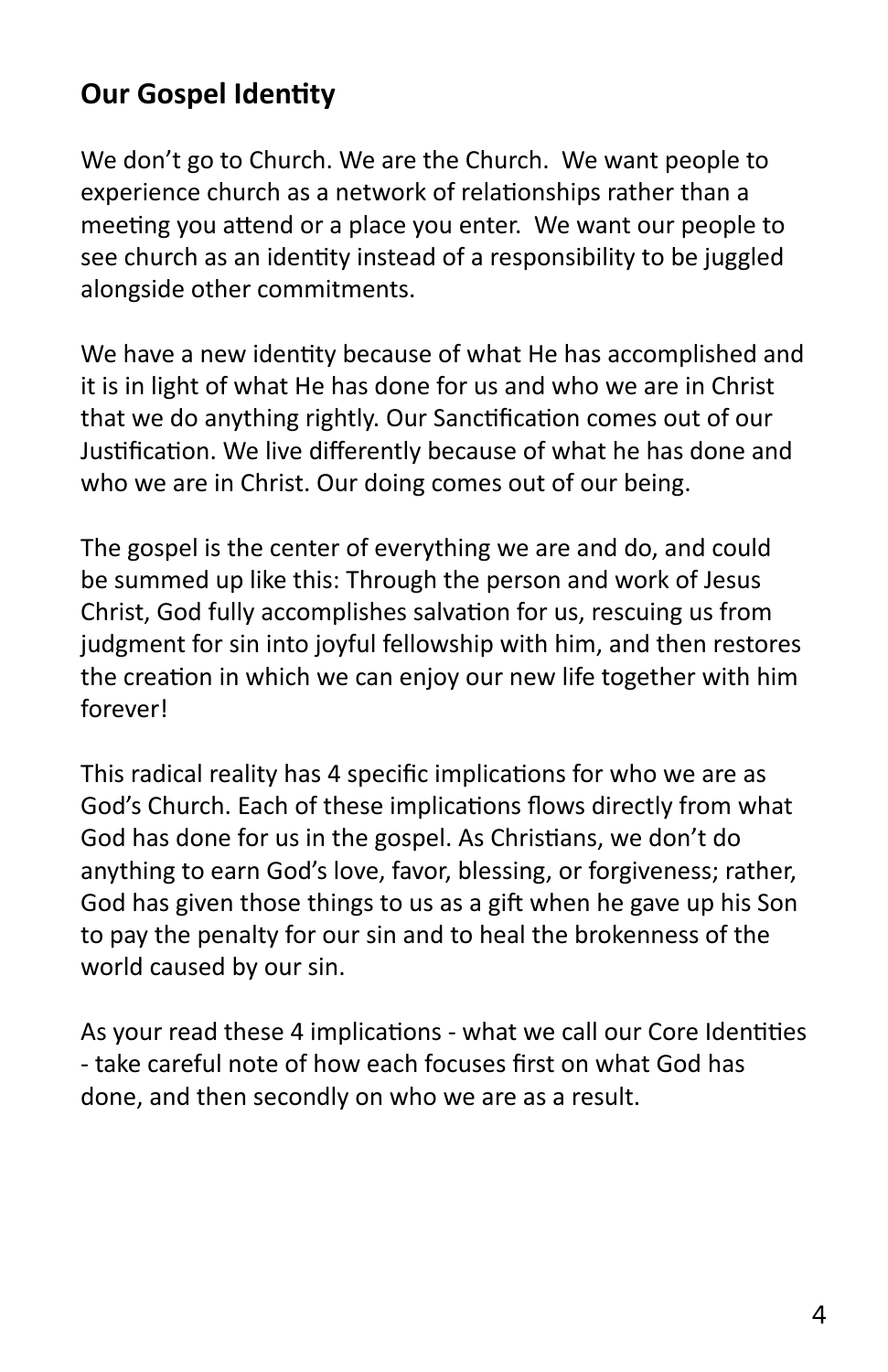## **We are His:**

**Family** – Because God has restored us to himself, forgiven our sin, and removed his wrath from us by placing it on his own Son, we have become children of God, holy, and dearly loved by our Father! Therefore, we are God's children and his people in the world, a community that does for each other what God has done for us in Jesus, that the world might taste and see the goodness of our Father. (John 1:11-13; Eph. 3:15)

**Missionaries** – Because God has come to restore and redeem all of creation through Jesus, his healing work extends to people, systems, cultures, and all of creation! Therefore, we are God's ambassadors or representatives, sent into our culture by the Holy Spirit, commissioned to proclaim and demonstrate that God is restoring the world to Himself through Jesus. (2 Corinthians 5:17- 21; John 17:18; 20:21)

**Servants** – Because God has sent his Son as a sacrificial servant, taking our place on the cross and thereby healing and forgiving us in his substitutionary death, we then are freed from our selflove and self-reliance and empowered by him to serve those around us. Therefore, we model our lives after the Servant-King, increasingly being freed by Him from slavery to self and so empowered to serve others. (Matthew 20:25-28; 25:31-46; John 13:1-17; 1 Peter 2:16)

**Learners** – Because God has begun this work in us and by His Spirit promises to bring it to completion one day, we recognize the need to continuously be learning together from him and being changed by him. Therefore, we are students and followers of Jesus, learning from him how to live life the way God intended, and helping one another to do the same. (Matthew 28:18-20; 2 Tim. 2:1-2; Eph. 4:11-16; 2 Tim. 3:14 - 4:5; 2 Peter 3:18)

*We are a family of God sent on mission to serve our world and continually learn how to live in the way of Jesus so that the joy of the gospel fills our city and beyond!*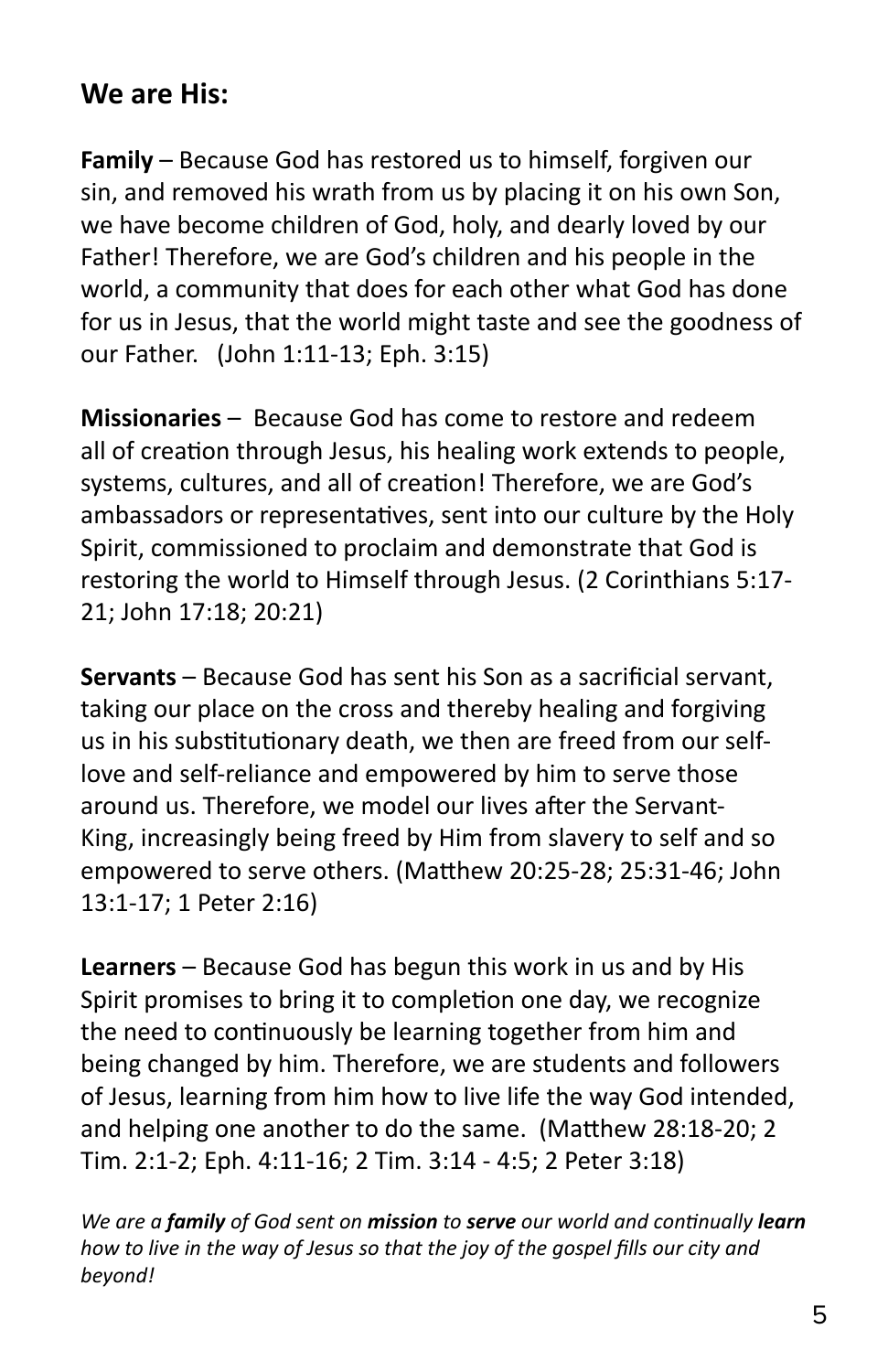# **Gospel Communities Defined**

Sometimes in addition to **Gospel Communities**, you may also hear the term Missional Communities used. Missional means that we see ourselves as a missionary people, sent by God into our neighbourhoods, workplaces, and schools; blessed to be a blessing. Community implies that we will be this people together, partnering in order to do the work God has sent us to do in our city and lovingly caring for one another in the process. What we envision with our Gospel Communities is the church of Jesus being taken into the mission field here in and around Saskatoon.

- We envision the church being so committed to bringing redemption and wholeness to our city that our city begins to ask questions, giving us the opportunity to proclaim Jesus.
- We envision people walking in humble obedience to the radical call of Jesus to love our neighbors as ourselves.
- We envision Christians pooling their resources and energies for the good of the city, actually making the city a better place to live for everyone, as a testimony to the way God will one day make all things right.

We want to see Jesus' Church doing what it was put here to do rather than just trying to stay afloat, remaining aloof from the culture, or burning people out through churchy programs. Most of all, we want to see our neighbors come to know and experience the powerful love of God in Jesus, find hope and joy in Him, and join us in this great mission to our city!

If you are a Christian, my guess is that there is something about this that both resonates with you and yet frightens you. Take heart - both are appropriate responses!

A Gospel Community is a committed core of believers (FAMILY) who live out the mission of Jesus together (MISSIONARIES) in a specific area or to a particular people group by demonstrating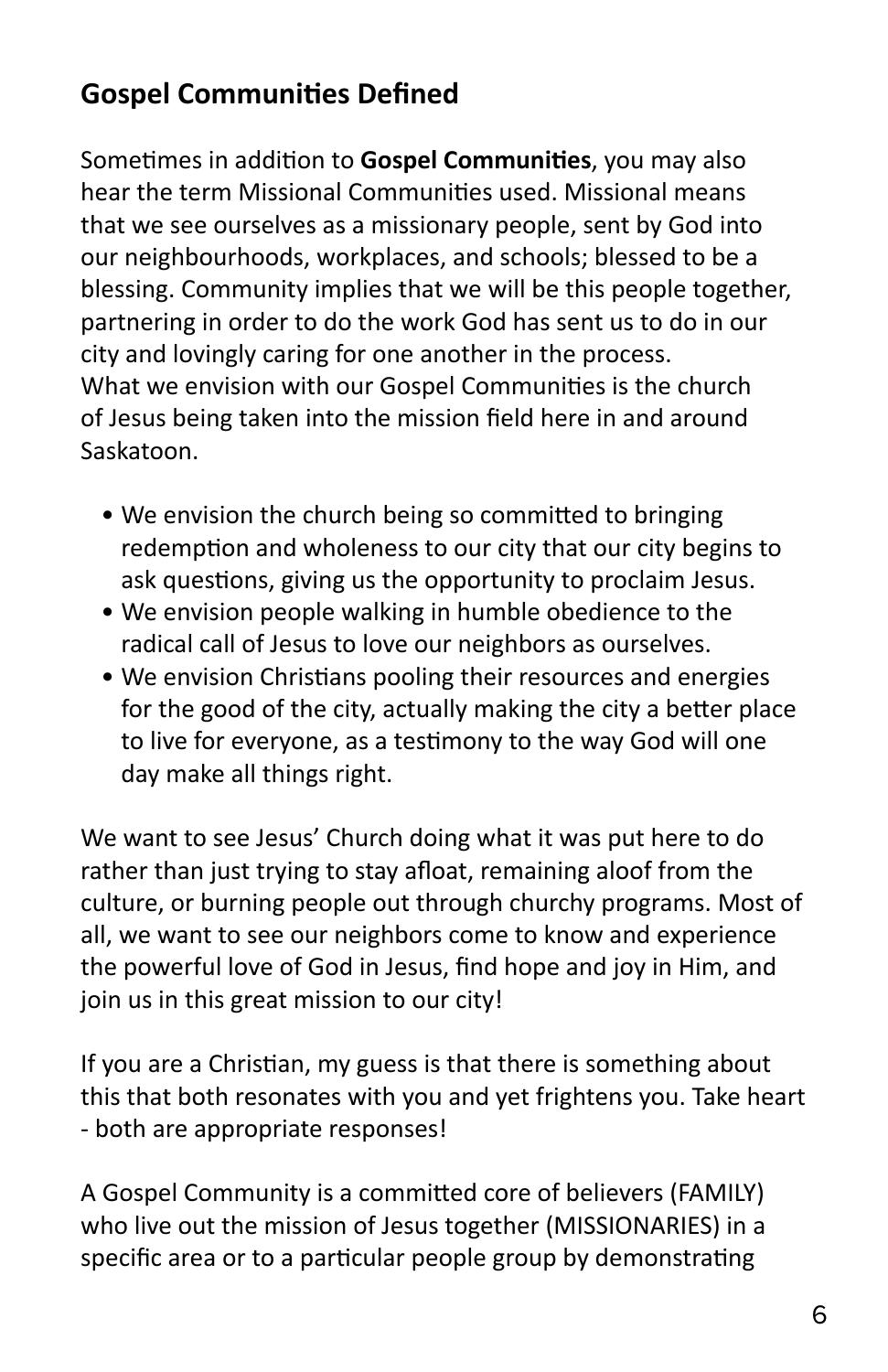the gospel in tangible forms (SERVANTS) and declaring the gospel to others – both those who believe it and those who are being exposed to it (LEARNERS).

## **To Clarify…A Gospel Community is NOT primarily:**

A Small Group, A Bible Study, A Support Group, A Social Activist Group, or A Weekly Meeting

### **Mission Through Community**

A Gospel Community is a partnership of Christians for the mission of Jesus, who demonstrate the gospel tangibly and declare the gospel to each other, to our neighbors, and to the world. We want to live out the reality of being the Church together as we walk through life together and live out mission together.

We are formed by the gospel as community to live in step with the gospel in community while declaring the gospel to one another and the communities we live in.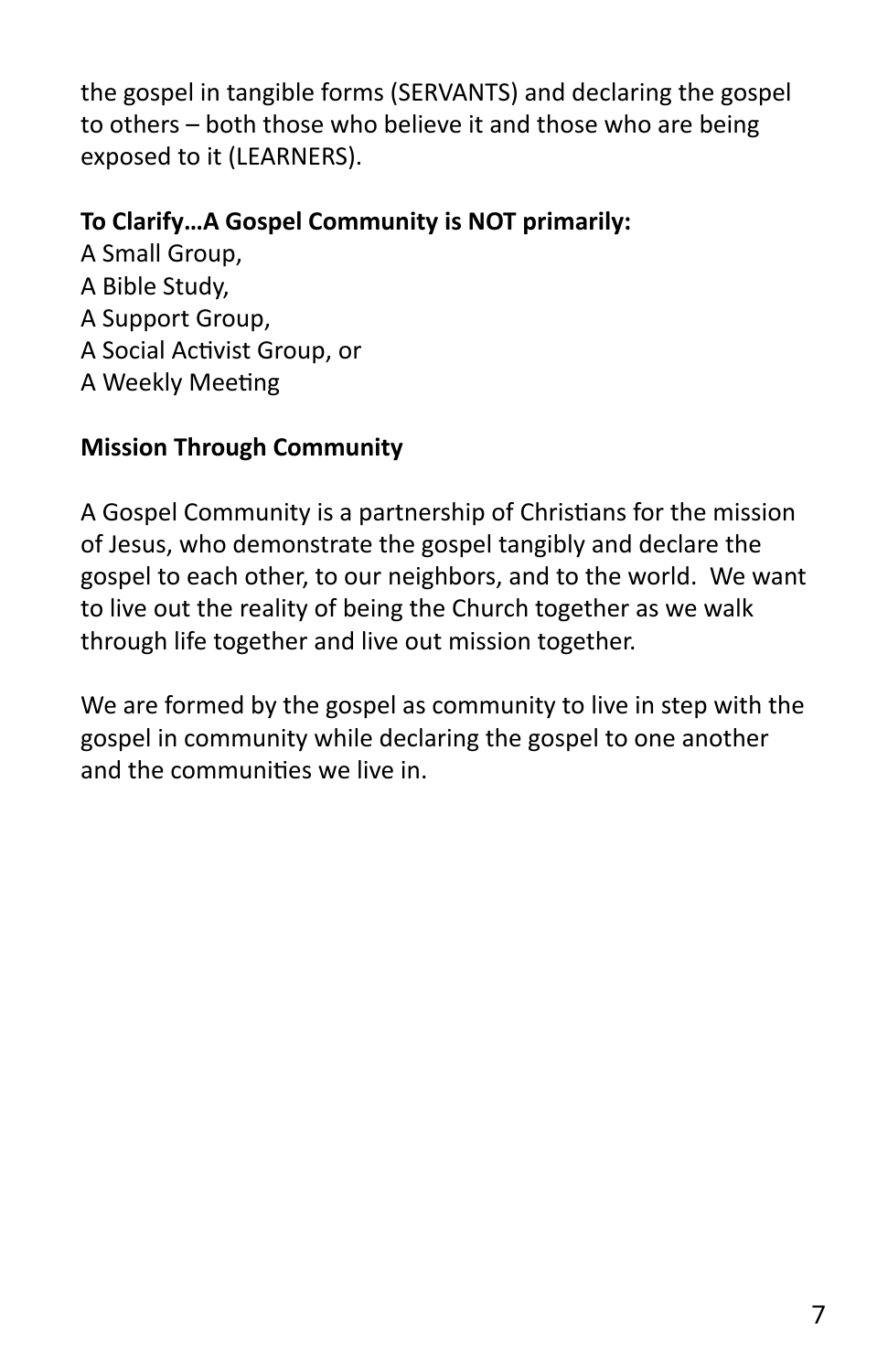## **Gospel-centered Life on Mission: Making disciples – not consumers.**

#### **RHYTHMS — Ordinary people living ordinary lives with Gospel intentionality**

#### **STORY-FORMED**

We understand, experience and intersect with God's Story and others'. God has been unfolding his Story since before time began. We believe we are participants in the Story and need to understand it and see how our lives intersect with it. Therefore, we regularly reacquaint ourselves with the Story by interacting with God's Word. We look for ways and times to tell the Story often. We also take time to listen to others stories and help them find their lives within God's Story. (Genesis 1:1-2; John 1:1; Psalm 1; 2 Timothy 3:16-17)

#### **LISTEN**

We set aside regular times to listen to God

Jesus prayed to God seeking to know his Father's will. We are also called to set aside time to commune with God in prayerful silence to reflect and re-orient our lives to Jesus and His mission for us. An implication of organizing the church around the Mission of Jesus is that you must learn to pray! Because we don't have a ton of internal ministries going on, you have to actually go to Jesus in prayer and ask him to lead you.

You have to be actively connected to Jesus in order for mission to become a reality in your life. Only through the Spirit will you have your eyes opened to the needs around you and begin to be able to get involved in God's Kingdom work in our city. In addition as we listen to others, God enables us to better understand how we can bring the Gospel to bear on potential idols and lies keeping them from ultimate and eternal joy in God. (Mark 1:35-37; John 16:7-15; Hebrews 1:1-3; Romans 1:20)